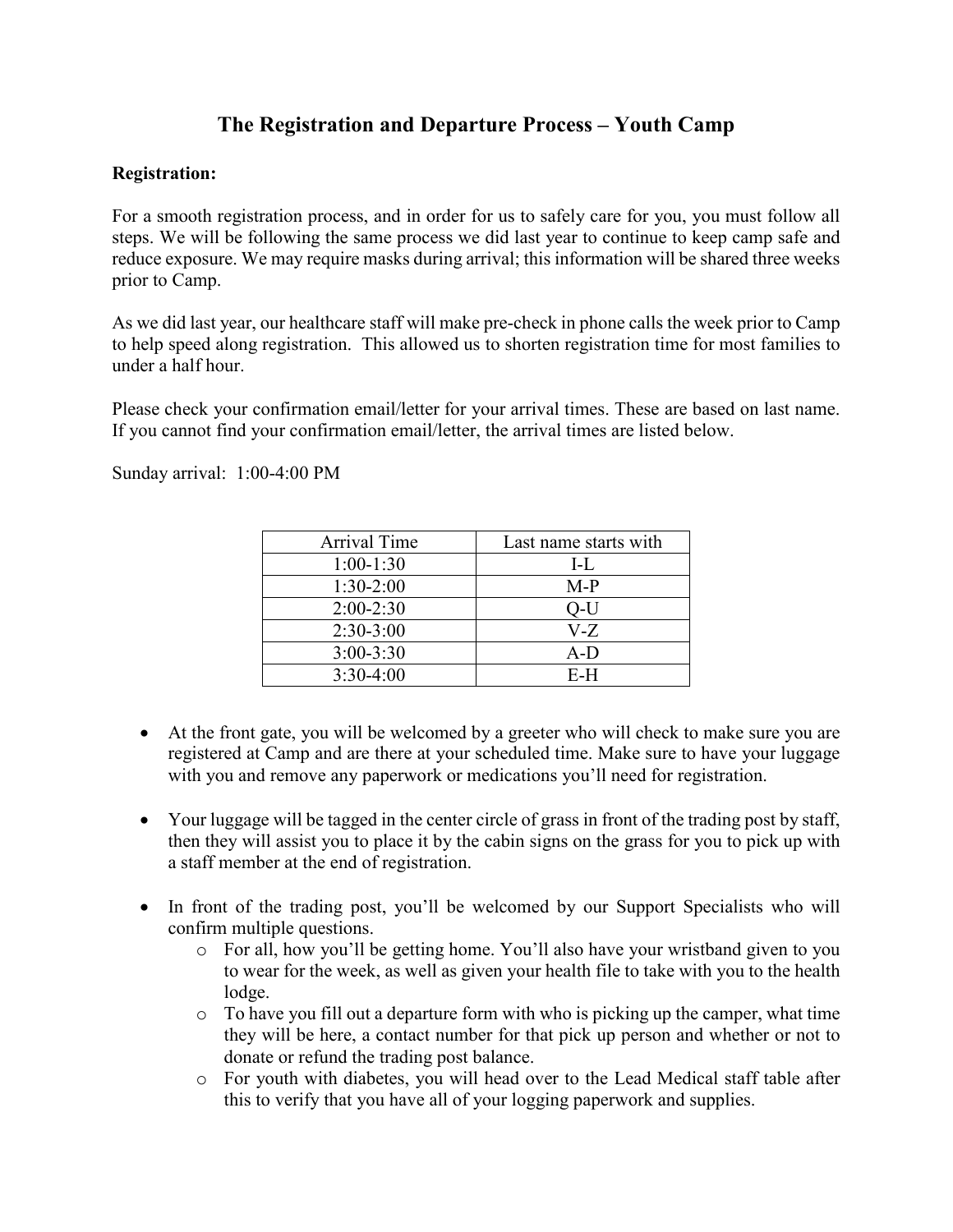- Under the maple tree by the ramp of the Dining Hall you'll discuss any special diet needs with the kitchen staff.
- At the picnic table in front of the crafts building we will take a photo of each camper for risk management purposes. We will also ask if you would be willing to be interviewed during the week to help us tell the Camp story for fundraising.
- Then a healthcare staff member will then do a head check for lice in the crafts building.
- At the Health Lodge you will hand your file to our Camp Director Andrea.
	- o If you have no medications, she will ask a few questions quickly.
	- o If your camper has medication (non-diabetes related), she will send the parent/guardian in to drop those off with a licensed healthcare professional.
- At this time, for all camps except diabetes camp, campers will say goodbye to their parent/guardian and go with the staff person to get their luggage and head down to the cabin.
- For campers with diabetes, they will leave the health lodge and go meet with their diabetes medical staff to review the five days of logging forms, diabetes supplies you are bringing to Camp and any other questions. This process should go very quickly as it was prereviewed by the Lead Medical Staff.
- Then campers with diabetes will say goodbye to their parent/guardian and go with the staff person to get their luggage and head down to the cabin.

Please know that we will not allow parents/guardians to walk down to their camper's cabins or see the space. It allows for campers and staff to begin getting to know each other and for the campers to take on the responsibility of unpacking and getting settled. Our staff will assist campers and get them orientated and settled into cabins.

## **Departure:**

Departure is a general time frame from  $9:00 - 11:00$ . Campers will be eating breakfast from 8-9 AM, and then will move their luggage outside of the cabins in preparation for departure. Once that is done, we will have the departure process begin.

- At the front gate, you will be welcomed by our Support Specialists and must give them the carbon copy of the departure slip. If you do not have it, you will be asked to show ID. If you cannot do that, or the name does not match, our Camp Director, Andrea will be called to come verify that you are the correct pick up person. The Support Specialist will radio your camper's staff person for them to bring your camper to the rec shelter with their luggage while you check out with the health lodge.
- The Support Specialists will initial one corner and give the carbon to you to bring over to the health lodge station in front of the house in the parking lot.
	- o If your camper had no medications, you will go to the no medication line. This is to check in and ensure that there were no health lodge visits.
	- o If your camper has medications, you will go to the medication line, get the medications back, review the forms showing the medications given and sign an acknowledgement that you did get medications returned to you.
- The healthcare staff checking you out will initial the other top corner of your carbon copy of the departure slip and give it back to you.